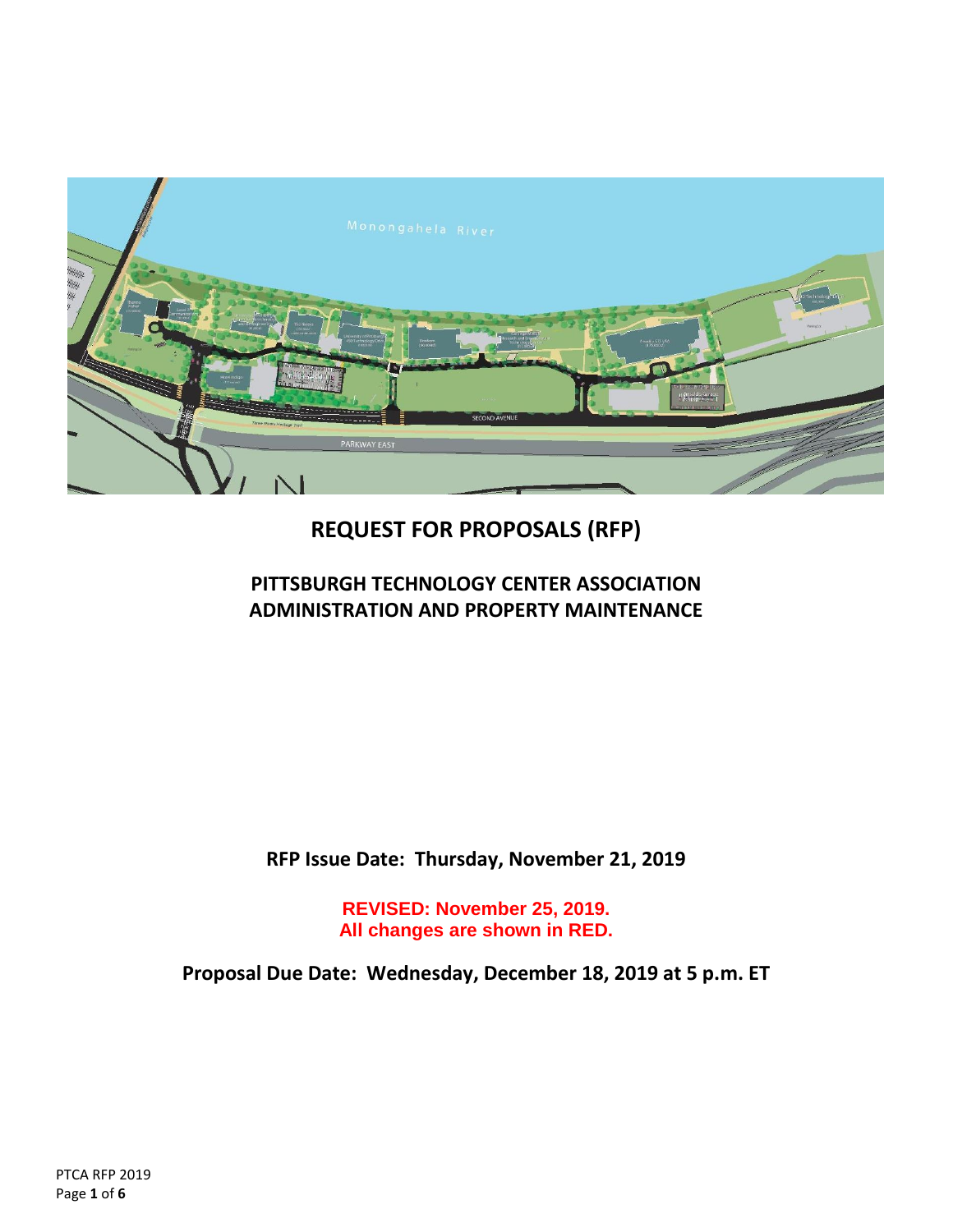# **I. INTRODUCTION**

### **Goal of the RFP**

The Urban Redevelopment Authority of Pittsburgh (URA) on behalf of Pittsburgh Technology Center Association (Association) is accepting proposals from firms to provide administrative services and all-season property maintenance at the Pittsburgh Technology Center (PTC) in the South Oakland Neighborhood of the City of Pittsburgh (City).

The PTC is a state-of-the-art riverfront office park and regional center for research and development. It is a nationally recognized example of brownfield reclamation and the first project in Pennsylvania to utilize tax increment financing (TIF). The URA purchased the 48-acre site of a former Jones & Laughlin Hot Strip Mill in 1983. Since that time, the URA worked to perform environmental assessment and remediation, design and construct public infrastructure, complete master planning and has worked to convey development sites for redevelopment. There are currently nine (9) buildings and two (2) parking structures on site with one (1) building under construction, two (2) buildings in planning, and a third parking garage in the design and planning phase. Two (2) development sites remain.

The Association is a nonprofit corporation that was formed to oversee and manage property and amenities within the PTC. See **Exhibit "A"** for a map of the areas to be maintained. Membership of the Association is comprised of eleven (11) voting members (one (1) director per development parcel and one (1) director from the URA. The Association meets twice per year in March and November.

A **mandatory** pre-proposal meeting for all firms that wish to submit a proposal will be held on Tuesday, December 10, 2019 at 10:00 a.m. ET at The University of Pittsburgh Center for Biotechnology & Bioengineering, 300 Technology Drive, Pittsburgh, PA 15219, 2nd Floor, Conference Room 203. A representative (direct staff person or board member) from each firm that wishes to submit must be in attendance. Any single attendee may not represent more than one (1) contractor. If you do not have a representative in attendance at the pre-proposal meeting and then submit a proposal, your proposal will be automatically disqualified. There will not be an additional pre-proposal meeting. **RSVP your attendance to Joy Akrie at [jakrie@ura.org.](mailto:jakrie@ura.org) No phone calls.**

#### **Scope of Work**

The selected firm will, under direction of the PTCA, typically provide the following services:

#### Administration:

- Draft and distribute correspondence and meeting minutes
- Work with chair to develop and distribute agenda for meetings
- Send notifications for meetings
- Maintain current list of members and contact information
- Attend PTCA meetings twice per year
- Maintain files and records
- Manage bank accounts
- Issue invoices for annual dues, collect dues, deposit into bank accounts
- Manage subcontractors for geese removal, snow/ice removal, common space maintenance
- Pay vendors and/or subcontractors
- Duties as required for the PTCA to maintain its 501c3 status

#### Property Maintenance:

Maintenance of the properties includes, but is not limited to:

• Removal and disposal of debris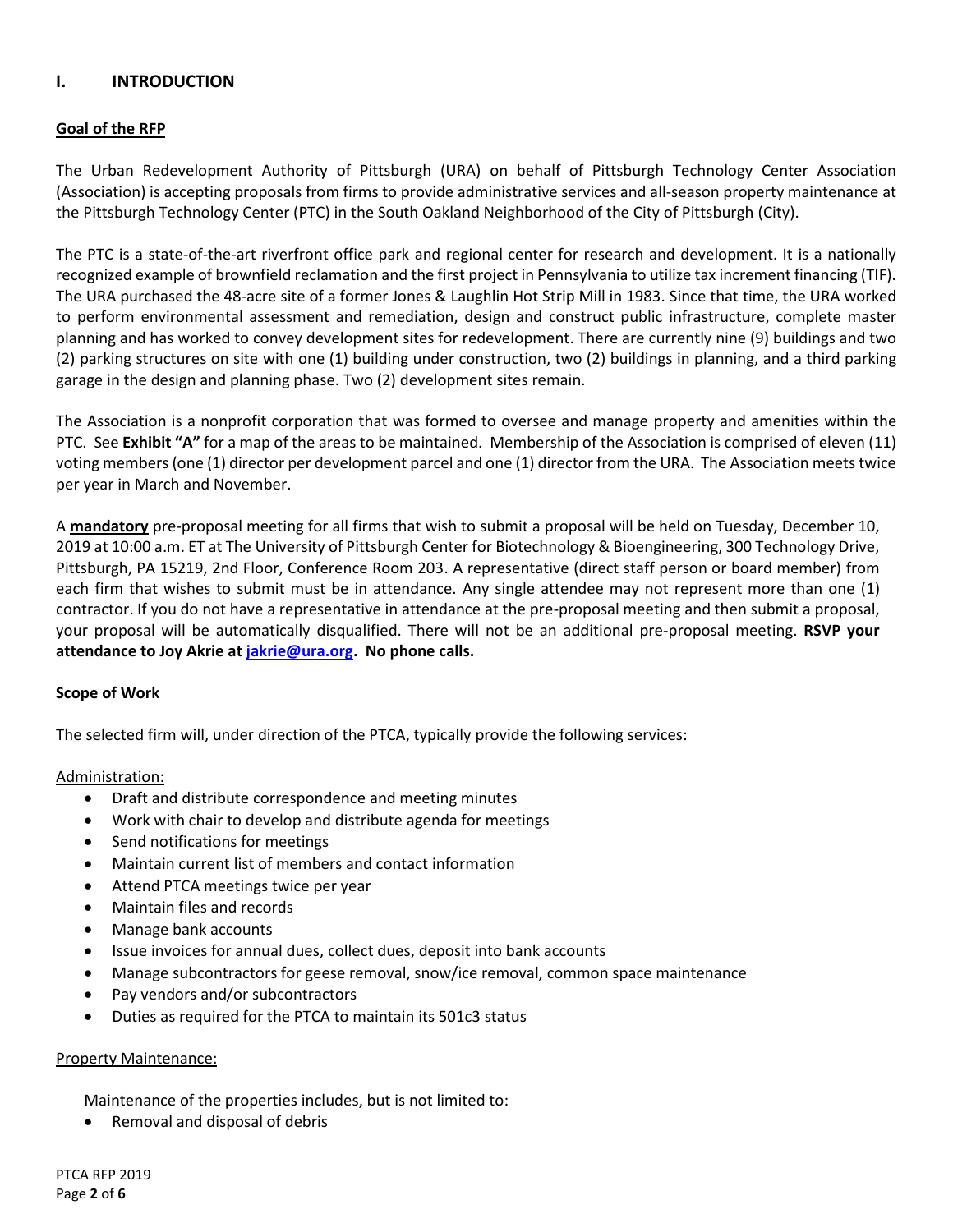- Cutting of grass and general overgrowth
- Snow removal and deicing of sidewalks and drives as required by City Code
- Posting signs as needed

A schedule of property maintenance must be submitted after award of the contract.

### **The contract term will be 36 months – January 1, 2020 – December 21, 2022.**

The selected firm must provide all labor, tools, equipment, materials, and technology needed to carry out the described work. Subcontracting activity is to be outlined in the RFP Summary Page (**Exhibit "B").**

### **TENTATIVE RFP Timeline**

| <b>RFP Issue Date</b>            | Thursday, November 21, 2019                 |
|----------------------------------|---------------------------------------------|
| Mandatory Pre-Proposal Meeting * | Tuesday, December 10, 2019 at 10:00 a.m. ET |
| Proposal Deadline                | Wednesday, December 18, 2019 at 5 p.m. ET   |

\*Interested parties must attend the mandatory pre-proposal meeting; private appointments will not be scheduled. The meeting location for the pre-proposal meeting will be:

The University of Pittsburgh Center for Biotechnology & Bioengineering, 300 Technology Drive, Pittsburgh, PA 15219, 2nd Floor, Conference Room 203

### **RSVP your attendance to Joy Akrie a[t jakrie@ura.org.](mailto:jakrie@ura.org) No phone calls.**

#### **IMPORTANT BID NOTIFICATION ANNOUNCEMENT**

Please note the URA is now using Public Purchase as its bid notification, Q&A, and RFP submission platform. All questions about this RFP must be submitted through this bid's Public Purchase page. See **Exhibit "C"** – Instructions for Registering on Public Purchase. Registration can be done by using the following link: [https://www.publicpurchase.com/gems/register/vendor/register.](https://www.publicpurchase.com/gems/register/vendor/register)

# II. **PROPOSAL REQUIREMENTS**

Respondent(s) must submit their proposal responses electronically via the Public Purchase platform. Responses received via other means will not be considered.

All responses should include the RFP Summary Page (**Exhibit "B"**), which can be found at the end of this document. This page must be fully completed by respondent(s). **ALL RESPONSES MUST BE RECEIVED BY THE RESPONSE DUE DATE AND TIME AS STATED IN THE RFP TIMELINE FOR CONSIDERATION.** Any late responses will not be reviewed. Submissions lacking one (1) or more of the requested documents may be considered irregular. The URA reserves the right to reject any irregular submission and to waive any irregularities in submissions.

The response must follow the general structure as outlined below.

#### 1. **RFP Summary Page** (**Exhibit "B")**

#### 2. **Qualifications**

a. A description of the project organization and staffing to manage the work and the names and titles of all managerial personnel to be assigned to the project should be identified. The number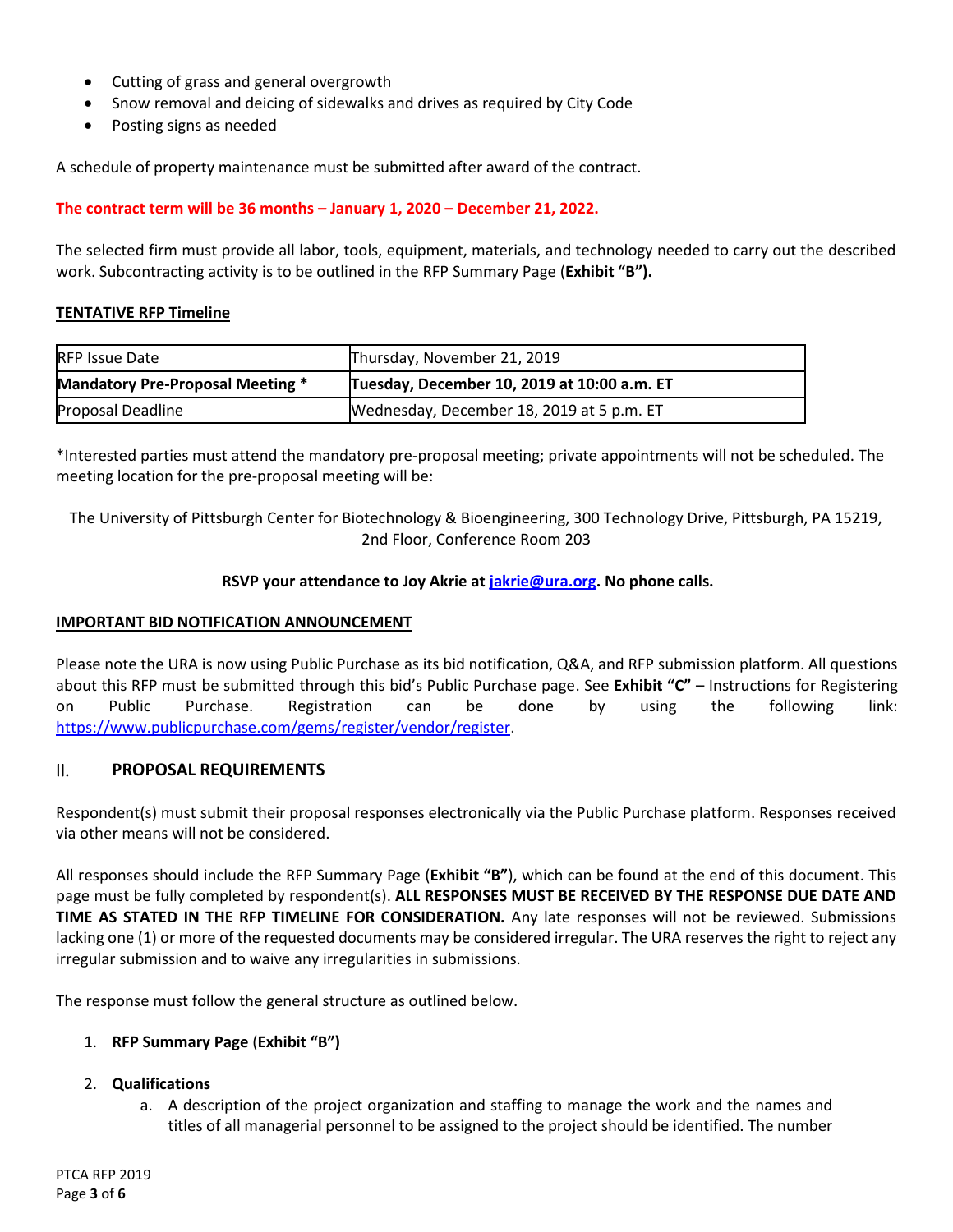of employees that will be dedicated to this effort, along with the equipment on-hand to adequately handle the workload, must be identified.

- b. A statement of similar contracts currently or previously held, identifying the client and contact person
- c. Subcontractor/Partner information: If you are using a for-profit subcontractor or partner to perform any part of this work, list the business name, type, address, owner information (including if minority/woman/disabled business enterprise certified) and experience.
- 3. **Firm Profile**  Provide a brief profile of your firm
	- a. A narrative description of the firm and its history with an emphasis on the type of work performed by the firm, the ability to handle a large property maintenance effort, and an approach both technically and organizationally to providing the required services; work tasks and methodology should be identified.
	- b. The URA supports the utilization of minority and women-owned business enterprises (MWBE). The respondent's narrative should reference whether the submitting firm is a MWBE firm.

### 4. **Minority and Women-Owned Business Enterprise (MWBE) Narrative Requirements**

The URA has a long history of diversity and inclusion within all its programs and other activities. The URA encourages the full participation of minority and women business owners and professionals in this effort. The URA requires that all respondents demonstrate a good faith effort to obtain MWBE participation in work performed in connection with URA initiatives. The URA acknowledges and adheres to the City of Pittsburgh's goal of 18 percent (18%) minority and 7 percent (7%) women participation. In the form of a brief narrative, state as succinctly as possible your firm's efforts to provide opportunities for MWBE firms. MWBE participation can be satisfied by:

- 1. Use of minority or women-owned businesses as vendors for legal, printing, office supplies, travel, etc.
- 2. Subcontracting with organizations owned and controlled by minorities and/or women. If this is to be done, that fact, and the name of the proposed subcontracting organizations, must be clearly identified in the proposal.

Any questions about MWBE requirements should be directed t[o MWBE@ura.org.](mailto:MWBE@ura.org)

#### 5. **Copy of Current Insurance Certificate(s)**

- 6. **Other Information** Please provide any other information which you believe is pertinent to the URA's consideration of your firm. Please limit your response to this question to no more than one (1) page.
- 7. **Fee -** The Fee shall be for the entire contract period and include all labor, equipment and materials required to perform the work.

#### **III. SELECTION PROCESS**

The URA intends to select proposals based upon information in the response to the RFP submitted by the firm(s) performance in previous undertakings and other pertinent factors. Selected firm(s) will be chosen on the basis of the selection criteria listed below.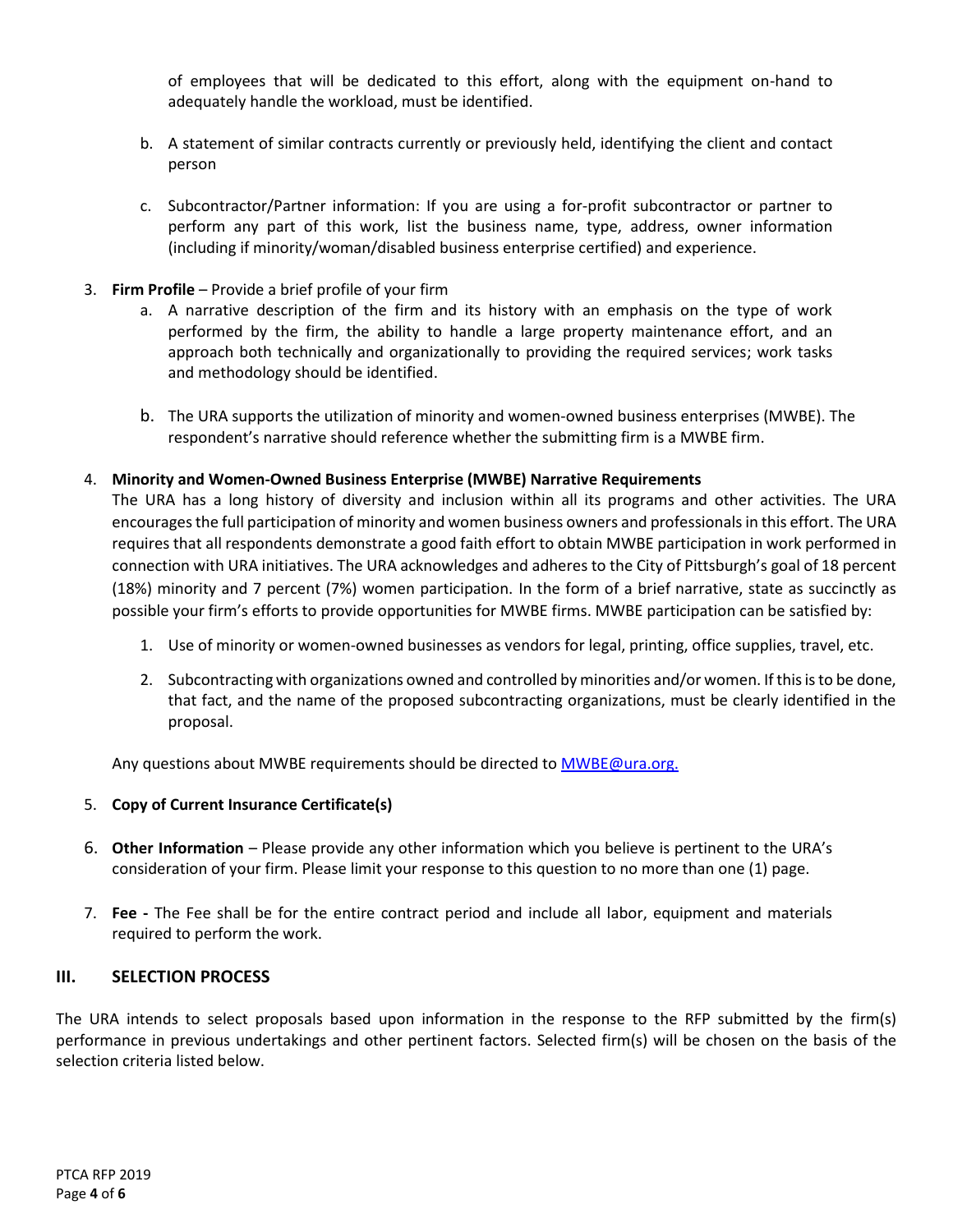The URA shall be the sole judge as to which firm(s) best meets the selection criteria. The URA reserves the right in its sole discretion to reject any or all proposals received, to waive any submission requirements contained within this RFP and to waive any irregularities in any submitted proposal.

Prior to the URA's selection, the URA shall provide directors of the Association with an opportunity to consider and comment on the qualifications and suitability of the proposed management company.

The URA reserves the right to verify the accuracy of all information submitted.

# **Firm Selection Criteria**

Selection will be made using the criteria below:

- 1. Mandatory Elements
	- a. The firm(s), including any and all team members, must have no conflict of interest with regards to any other work performed for the URA or related entity.
	- b. The firm(s) must adhere to the instructions contained in this RFP in preparing the submitted proposal.
- 2. Technical Qualifications
	- a. Experience and Expertise
		- i. The firm's past experience on comparable issues
		- ii. The qualifications and capacity of the firm's professional personnel to be assigned to engage with the URA
	- b. Fee Information
	- c. Business location

# **V. LEGAL INFORMATION**

The URA shall have the right to verify the accuracy of all information submitted and to make such investigation as it deems necessary to determine the ability of a respondent to perform the obligations in the response. The URA in its discretion reserves the right to reject any response for any reason, including when the available evidence or information does not satisfy the URA that the respondent(s) (i) is qualified to carry out properly the obligations of the response; (ii) is a person or firm of good reputation or character for strict, complete and faithful performance of business obligations; or (iii) if the respondent(s) refuses to cooperate with and assist the URA in the making of such investigation.

- 1. Disclaimer of Liability: Respondent(s) acknowledge by submitting information and proposals to the URA that the URA does not undertake any obligations and shall have no liability with respect to this RFP, and responses thereto, nor with respect to any matters related to any submission by a respondent.
- 2. The respondent(s), for itself, its employees, and primary subcontractors, agrees not to discriminate in employment, contracting or any other matter against or segregate any person or group of persons on any unlawful basis or on the basis of sexual orientation, gender identity and/or gender.
- 3. The URA reserves the right to accept an offer or proposal other than that which has the lowest price.
- 4. The URA shall be the sole judge as to which proposal(s) and respondent(s) best meet the selection criteria. Notwithstanding anything in this RFP to the contrary, URA reserves the right to reject any or all proposals received,